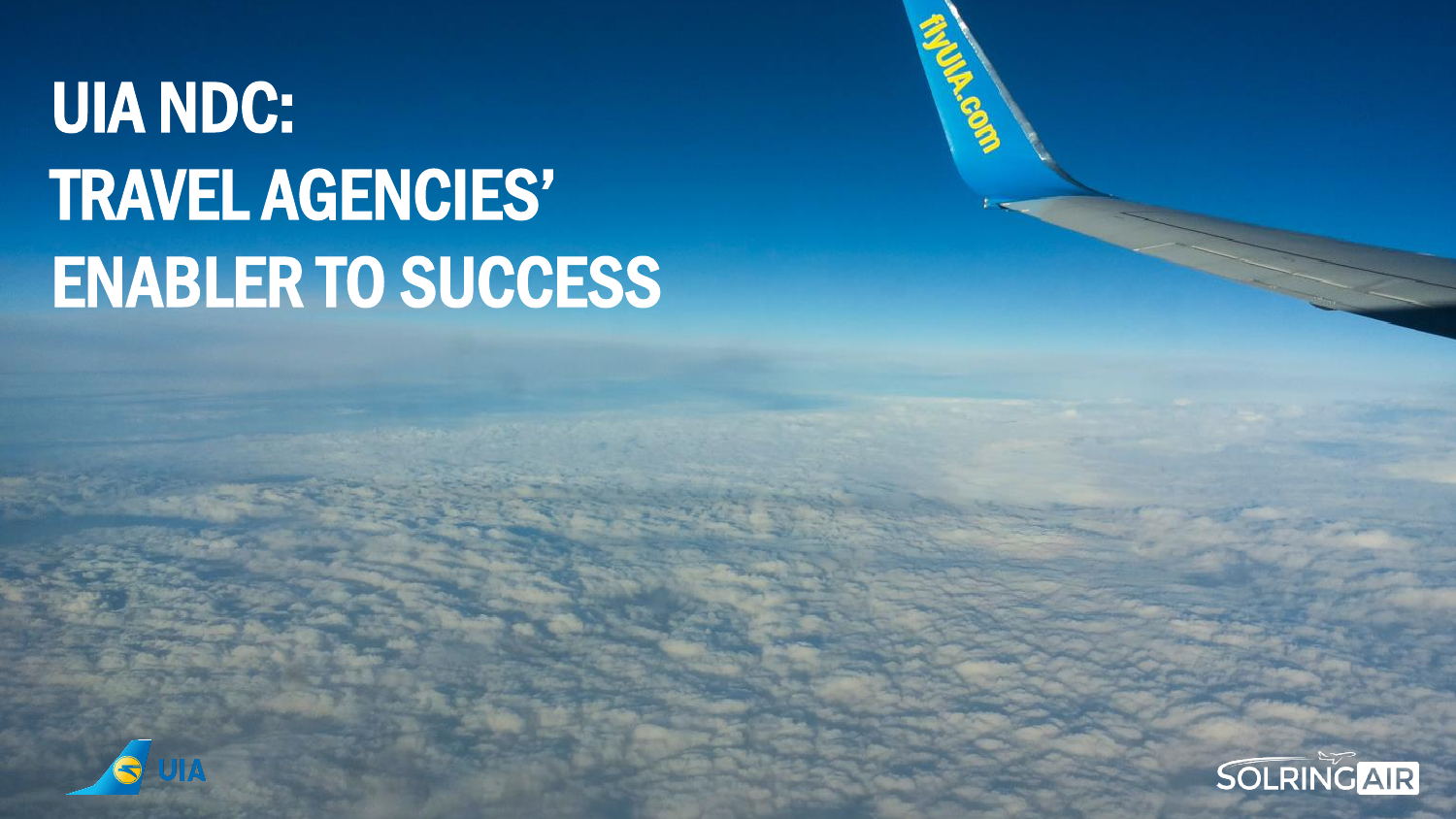

#### WHAT IS UIA NDC?

UIA NDC is a solution providing API connection to Amadeus Altea (AIDL) beyond GDS.

UIA NDC allows travel agents to provide their customers attractive pricing through their digital channels (B2B, B2C).

UIA NDC developed by SolringAir.L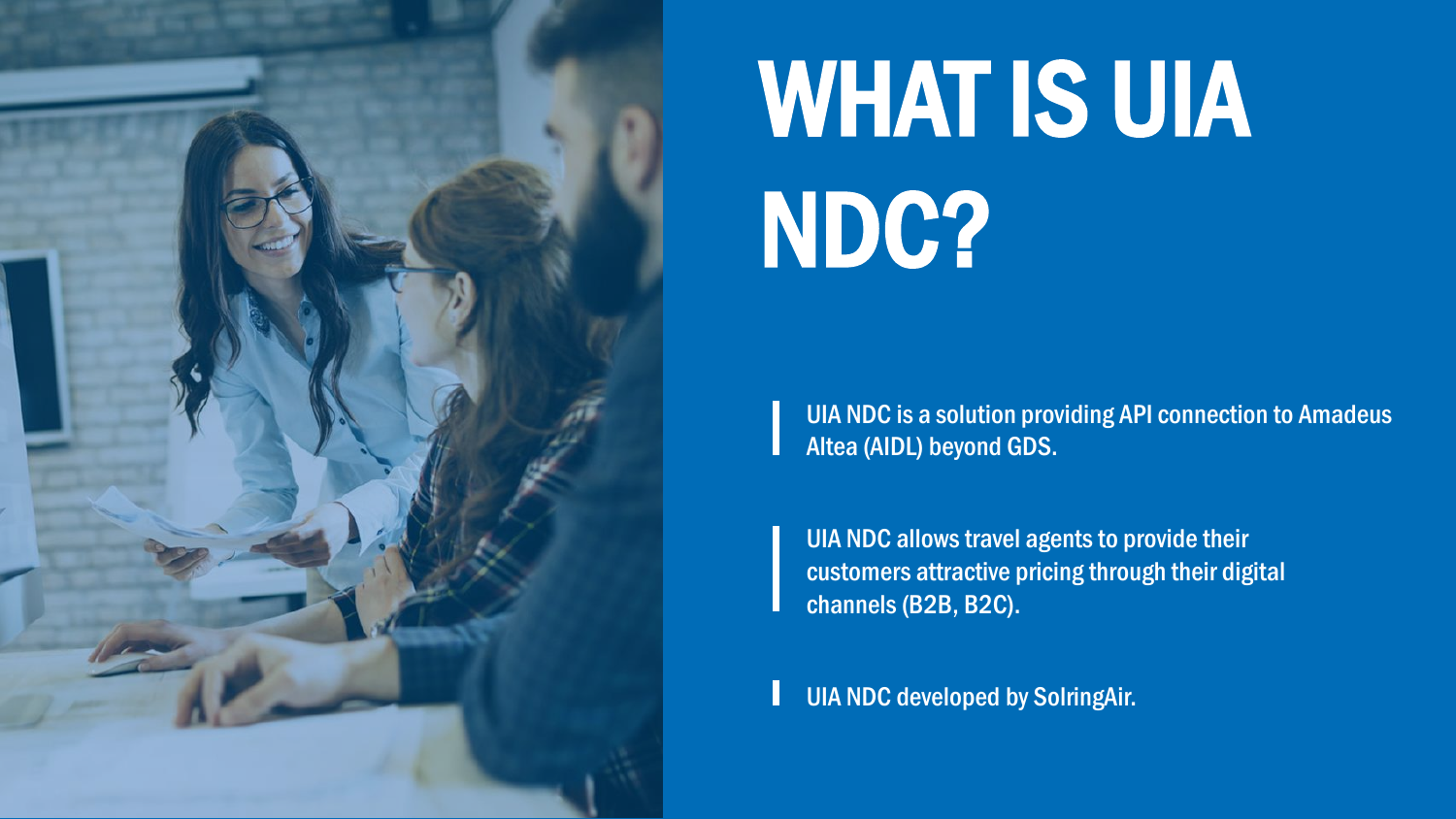# UIA NDC

Improve the booking experience and capabilities of your online platform providing access to availability, pricing, ticketing plus facilitating ancillary sales through UIA NDC.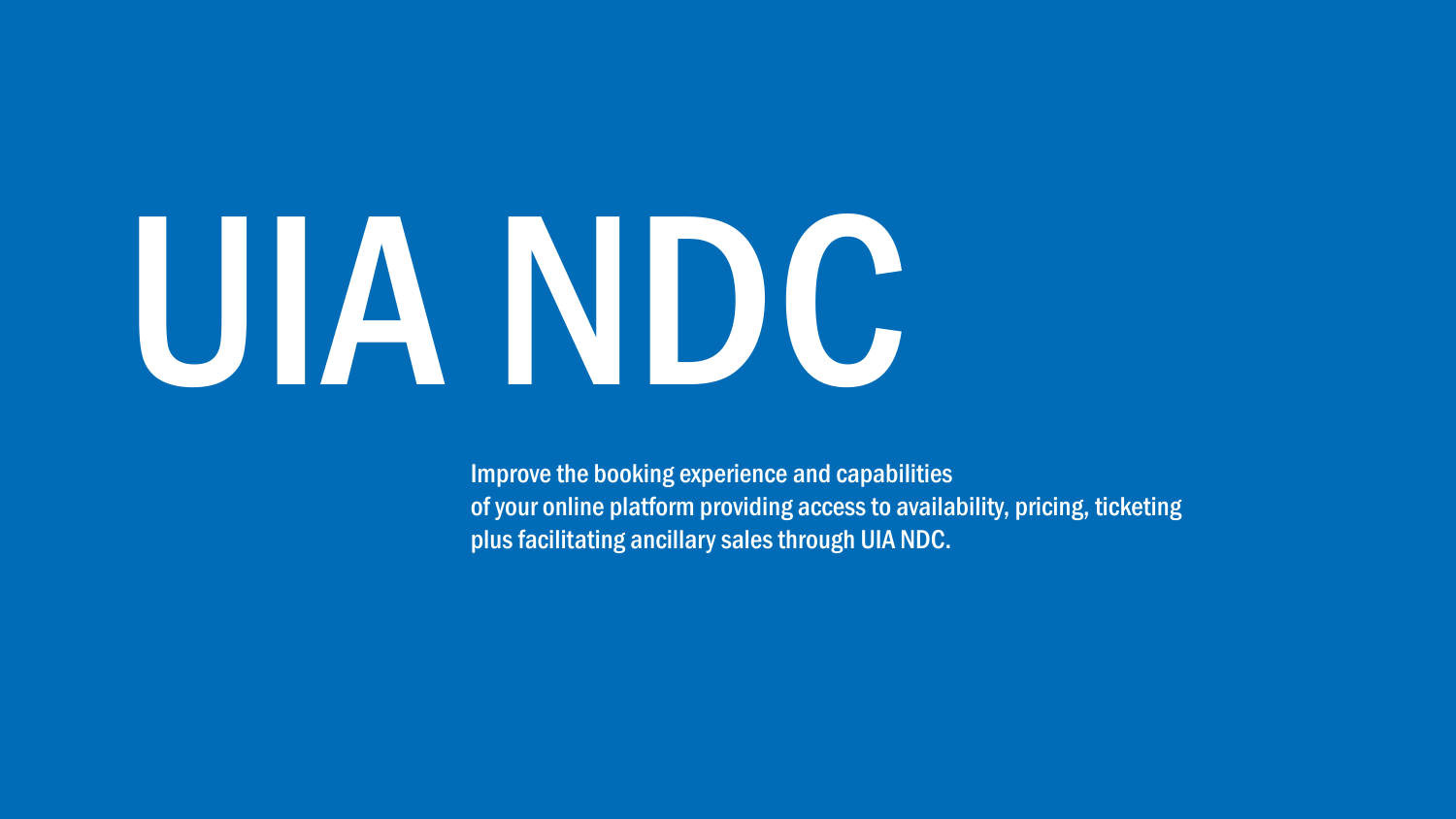#### COMMUNICATE EASIER WITH CLIENTS ABOUT PRODUCT DIFFERENTIATION BEYOND PRICE AND SCHEDULE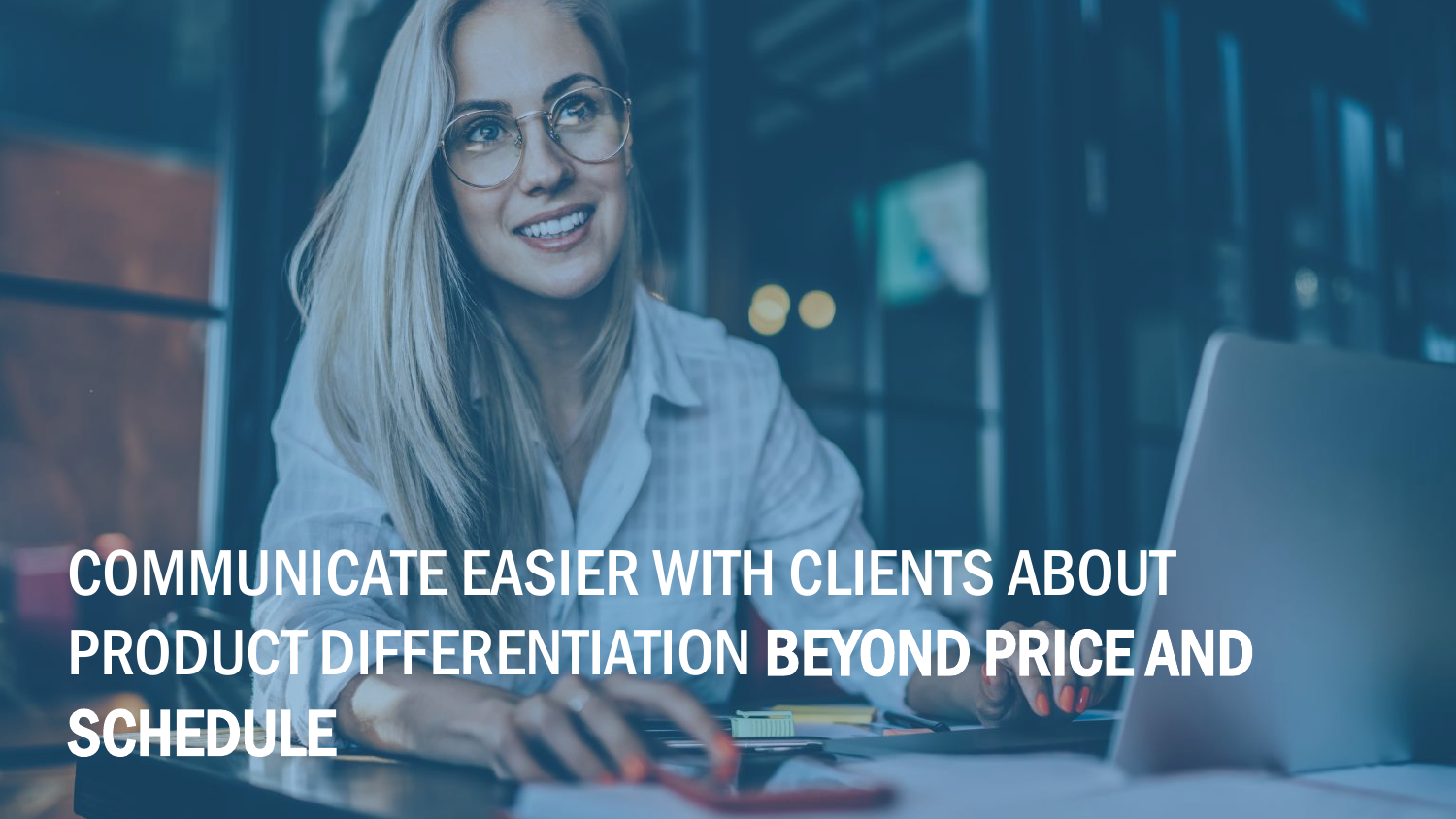## 17.1 UIA NDC VERSION

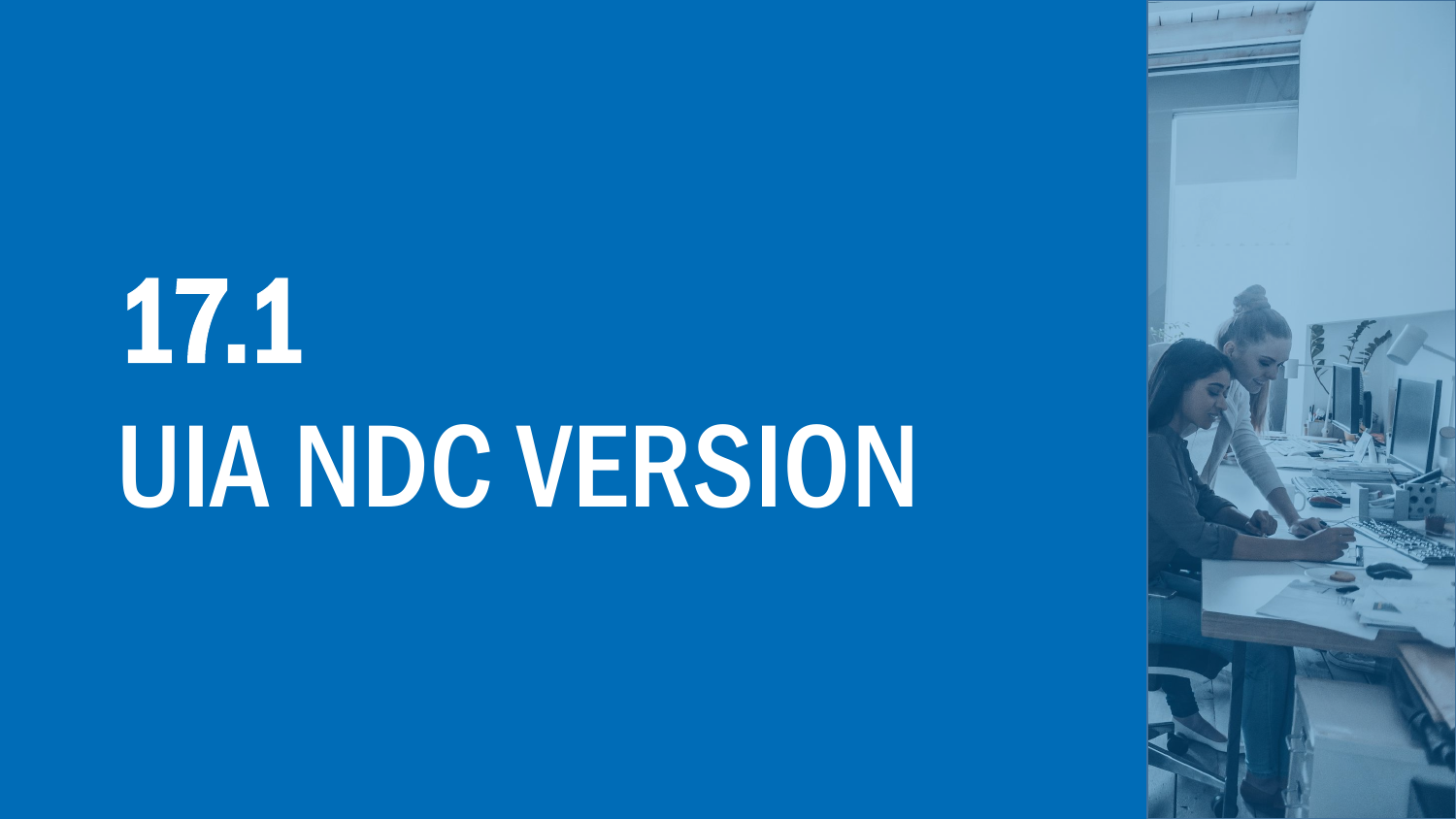#### UIA NDC ADVANTAGES



BUILD YOUR OWN PRICING OFFERS TAKING CONTENT DIRECTLY FROM UIA ALTEA



OFFER COMPATIBLE PRICING AVOIDING GDS FEE



IMPROVE LOOK2BOOK RATE BY OFFERING UIA BRANDED FARES TO YOUR CUSTOMER



BUILD YOUR OWN COMBINABILITY AND UPSELLING OPTIONS BY USING UIA NDC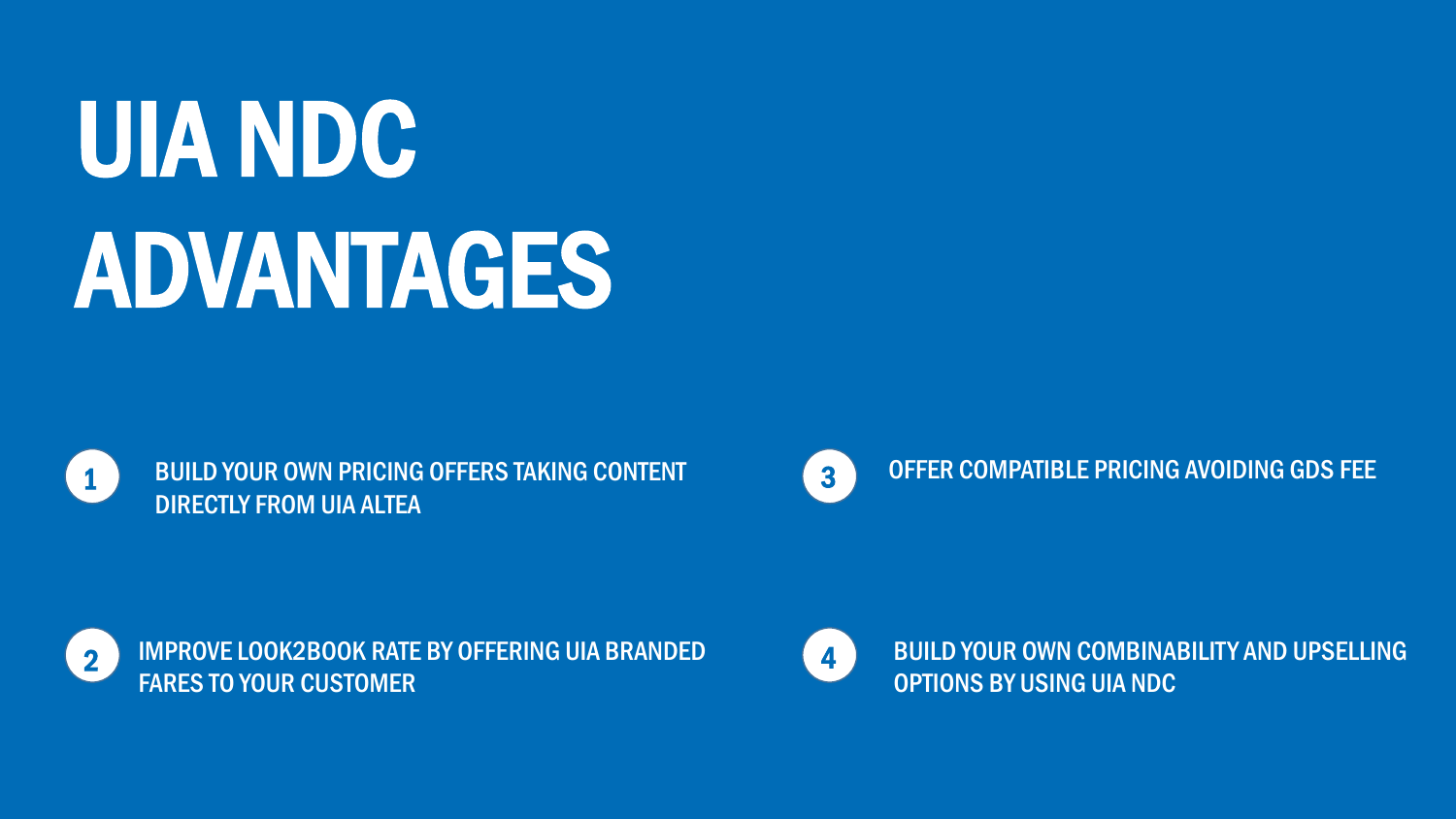## STANDART FUNCTIONALITY

UIA NDC capability:

- availability and pricing (AirShopping)
- confirm pricing (FlightPrice)
- create reservation (OrderCreate)
- ticketing (AirDocIssue)

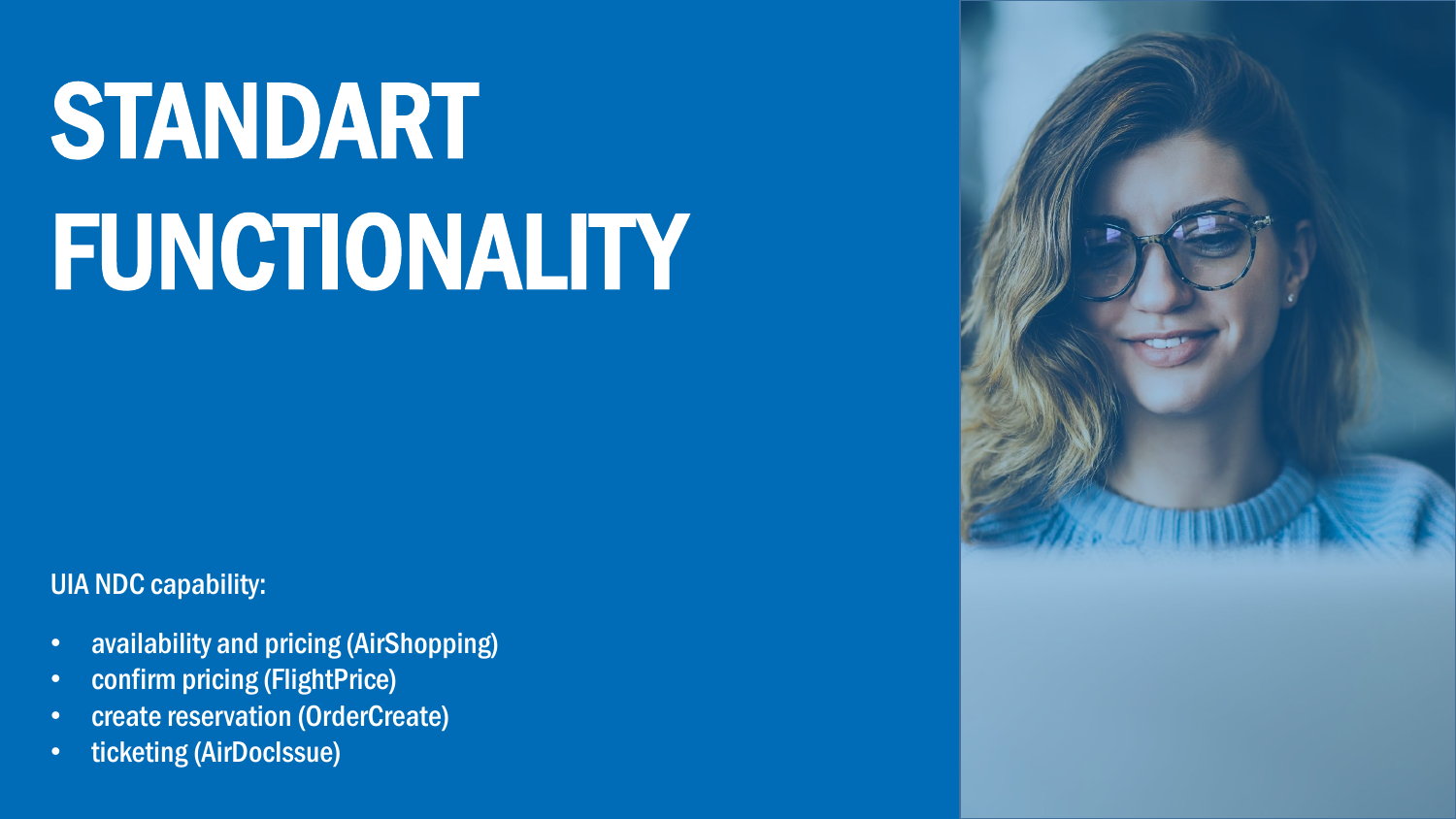## UPCOMING FUNCTIONALITY

- pricing options: with and without baggage
- ancillaries purchasing: seats, meals, bags, insurance, duty free and sport equipment
- order cancel service
- itinerary reshop service
- update DOCs details in the existing PNR
- inventory garantee (flight pre-book)
- forward scan (nearest dates search)
- ancillaries and flight promo codes
- ancillaries and flight offers
- process direct credit card payment via NDC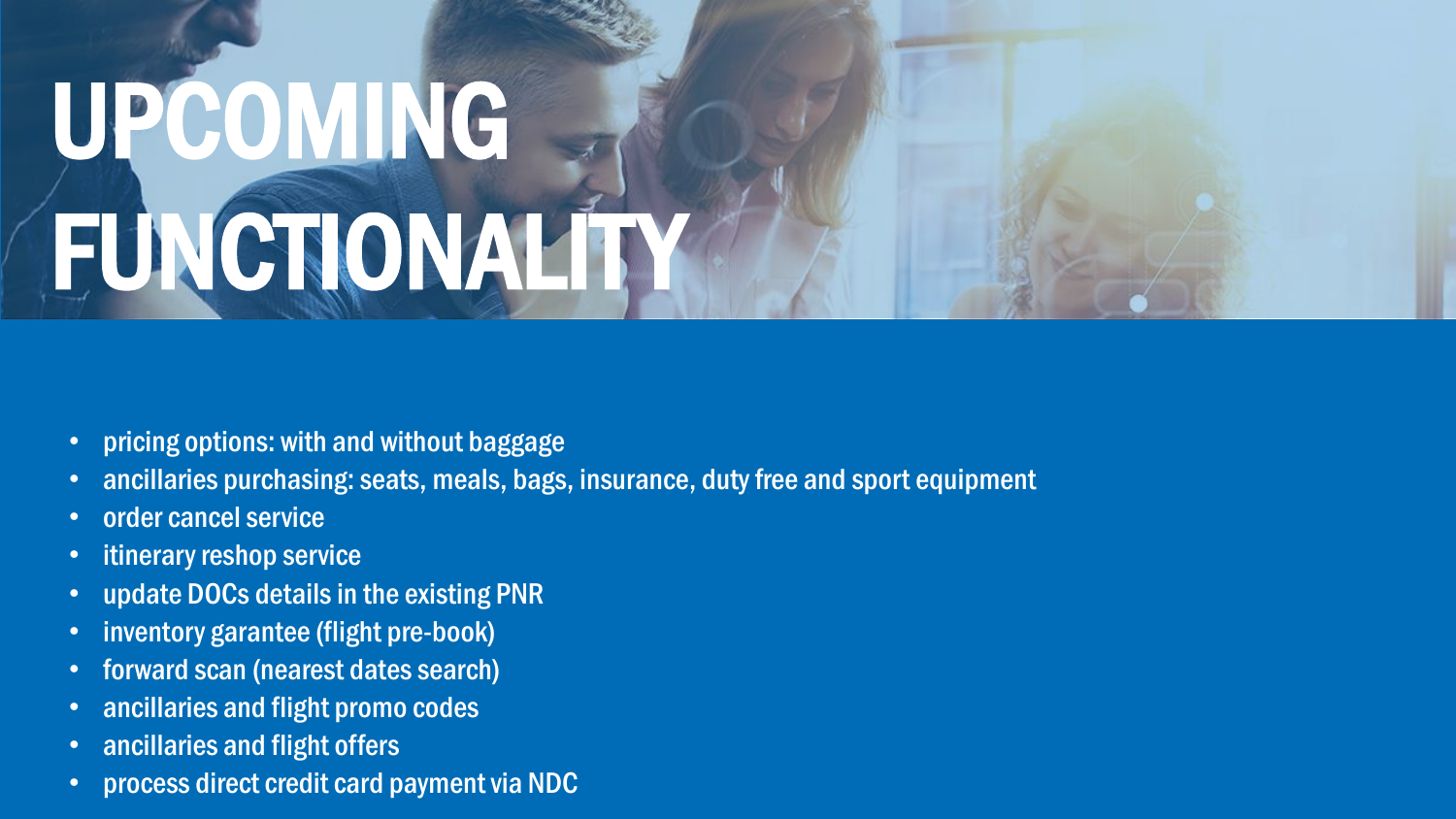#### IMPLEMENTATION STEPS



sign NDC contract with UIA



request AIDL online office id and link to technical documentation from UIA team



fill out the questionnaire and send it back



SolringAir will set up a call to discuss NDC API implementation



get link to NDC API implementation guide and sandbox (test enviroment) credentials



complete NDC implementation



complete certification; takes up to 5 working days



after the successful certification you are ready for Go Live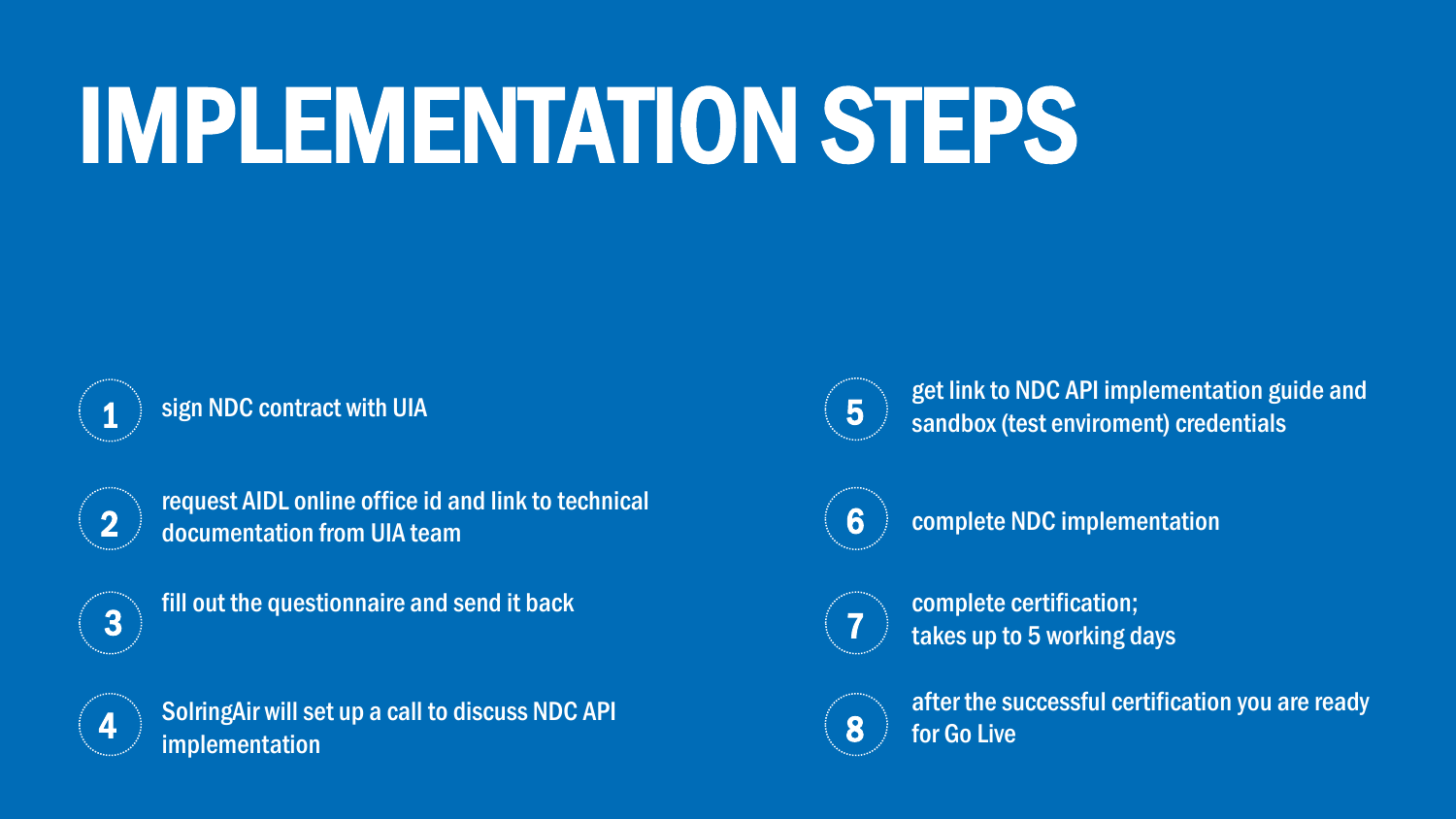## FAQ

AIDL Amadeus offline terminal is capable to process the following modifications on the PNRs created via UIA NDC:

- docs update
- refund
- date change
- reissue

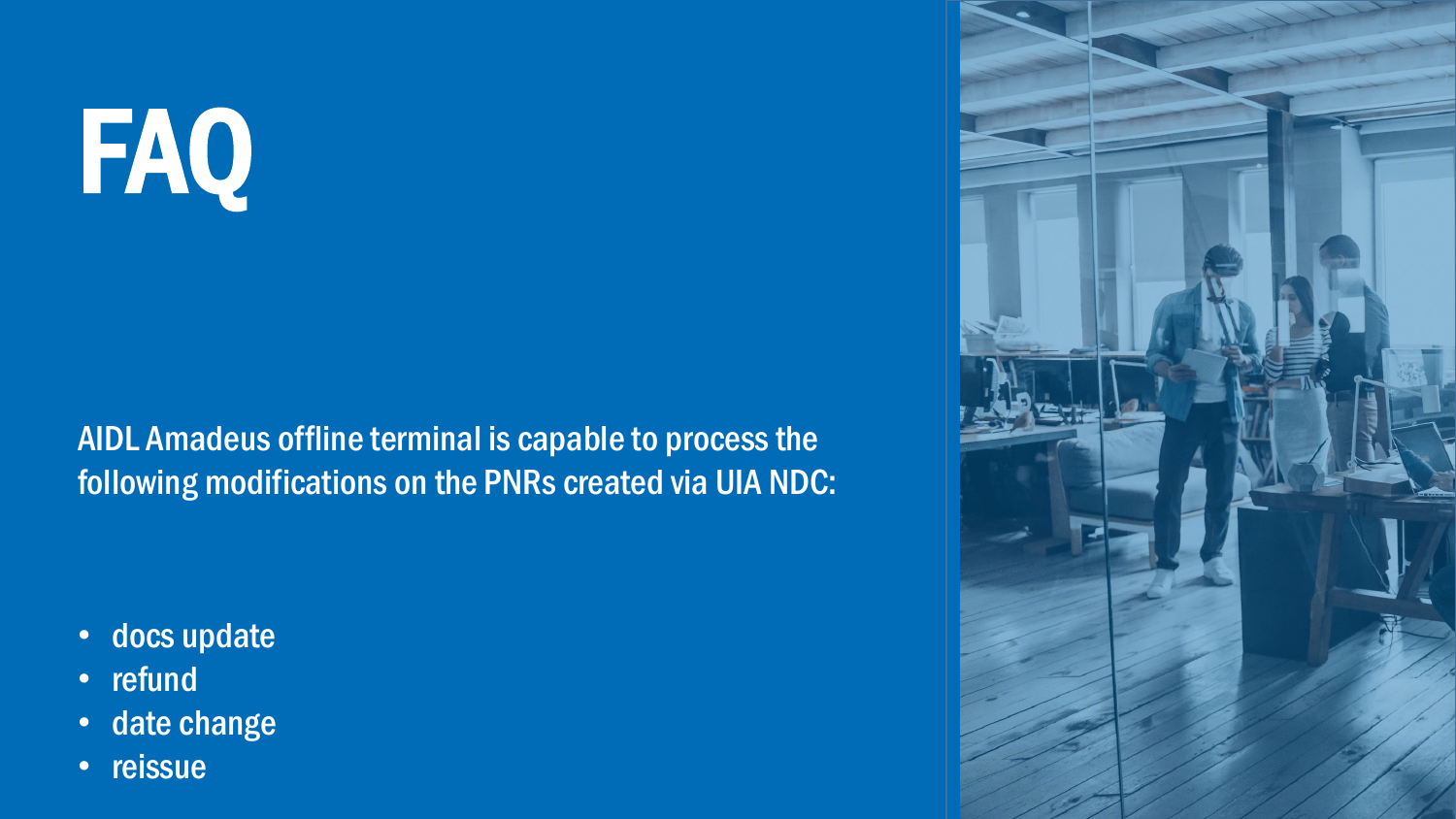#### NDC PACKAGES

#### STANDARD **PREMIUM**

look to book ratio 1:500 standard reliability level standard functionality

**24/7 support extra options and enhanced** functionality are subject for a special request